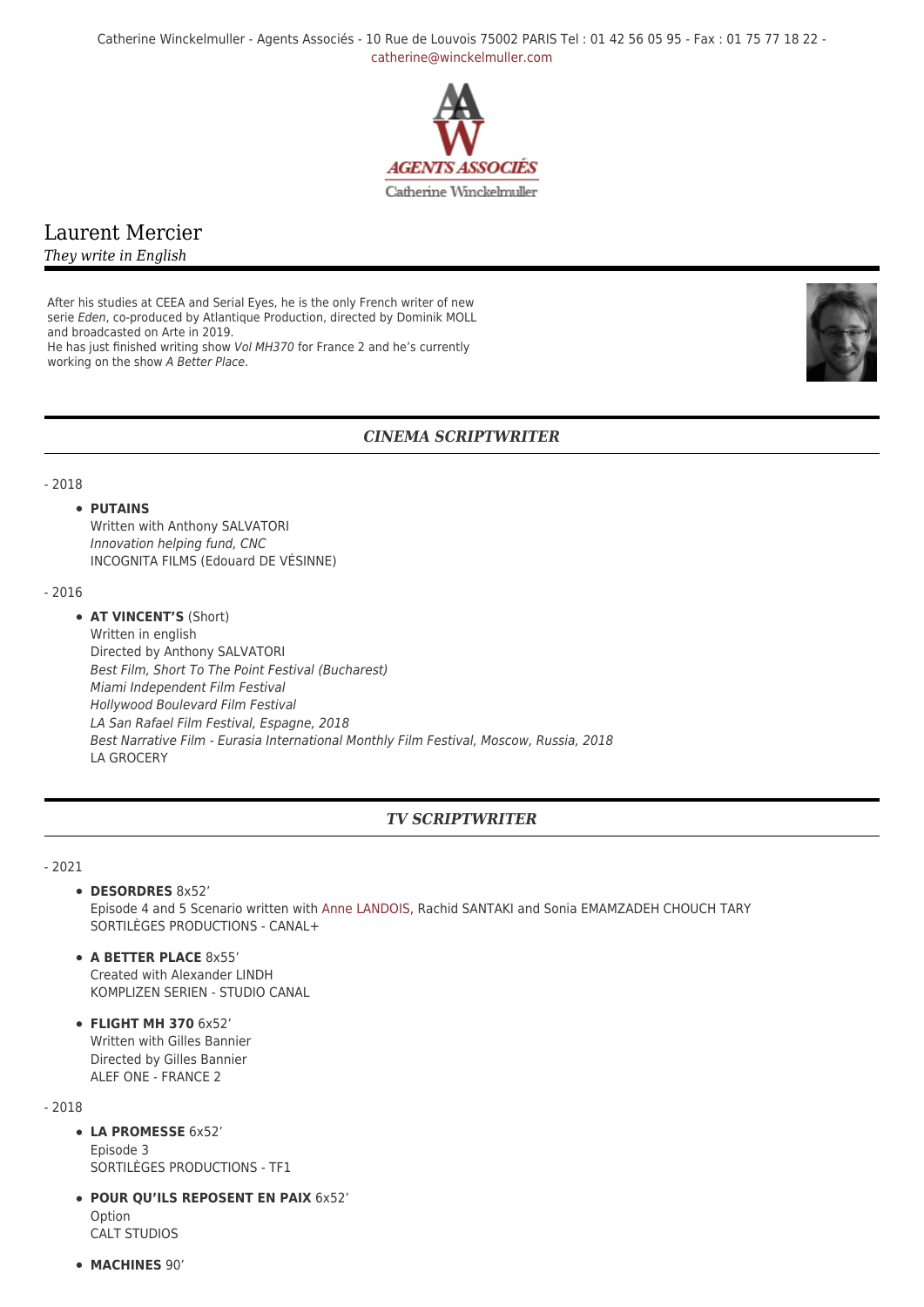Written with Anthony SALVATORI PATAFILM - ATLANTIQUE - FRANCE 2

- 2017

**EDEN** 6x52' Arcs and episodes Directed by Dominik MOLL ATLANTIQUE PRODUCTIONS (France) - LUPA FILMS (Germany) - ARTE - SWR (Germany) - PORT-AU-PRINCE (Germany)

- 2015

## **RAIZAN** 10x52'

Writer's room IRIS (France) - TELLUX TV (Allemagne)

**THE CLUB** 8x52' Writer's room LUPA FILM (Allemagne) - ARTE

**THE GAMBLE** 6x52' Creator and main author, in english LA GROCERY - NEXT ENTERTAINMENT (Allemagne)

 $-2014$ 

## **PARENTS MODE D'EMPLOI** 3'

Writer's room on seasons 1 & 2 With Alix POISSON and Arnaud DUCRET ELEPHANT STORY - FRANCE 2

## **TITEUF**

Cartoon Episode : Les Maîtres du Temps GO-N PRODUCTIONS - FRANCE 3 - CANAL J

- **HOLLYWOOD GIRLS II & III** 30 episodes LA GROSSE ÉQUIPE - NRJ 12
- **LES NOCTURNES** 8x52' Written with Stéphane PANNETIER Helping New Medias fund, CNC SCARLETT PRODUCTIONS

- 2012

#### **SI PRÈS DE CHEZ VOUS**

Scripted Reality Episode : Tiercé Gagnant 909 PRODUCTIONS - FRANCE 3

- **HORS-PISTE** 6x52' Written with Clément THÉOBALD LOVEMYTV
- **PRISE DE BEC** 20x2' Animation

Written with Julien VANLERENBERGHE Fiction 2.0 fund, SACD EPUAR

**LES MÉNAGEUSES** Xx90' Written with Sophie PINCEMAILLE eandMartin SAUVAGEOT BOXEUR DE LUNE

- 2011

- **BRÈVES DE LYON** 6x3' CORSEN-STRIANA
- **JUSTE VANILLE** 90' JADE PRODUCTIONS